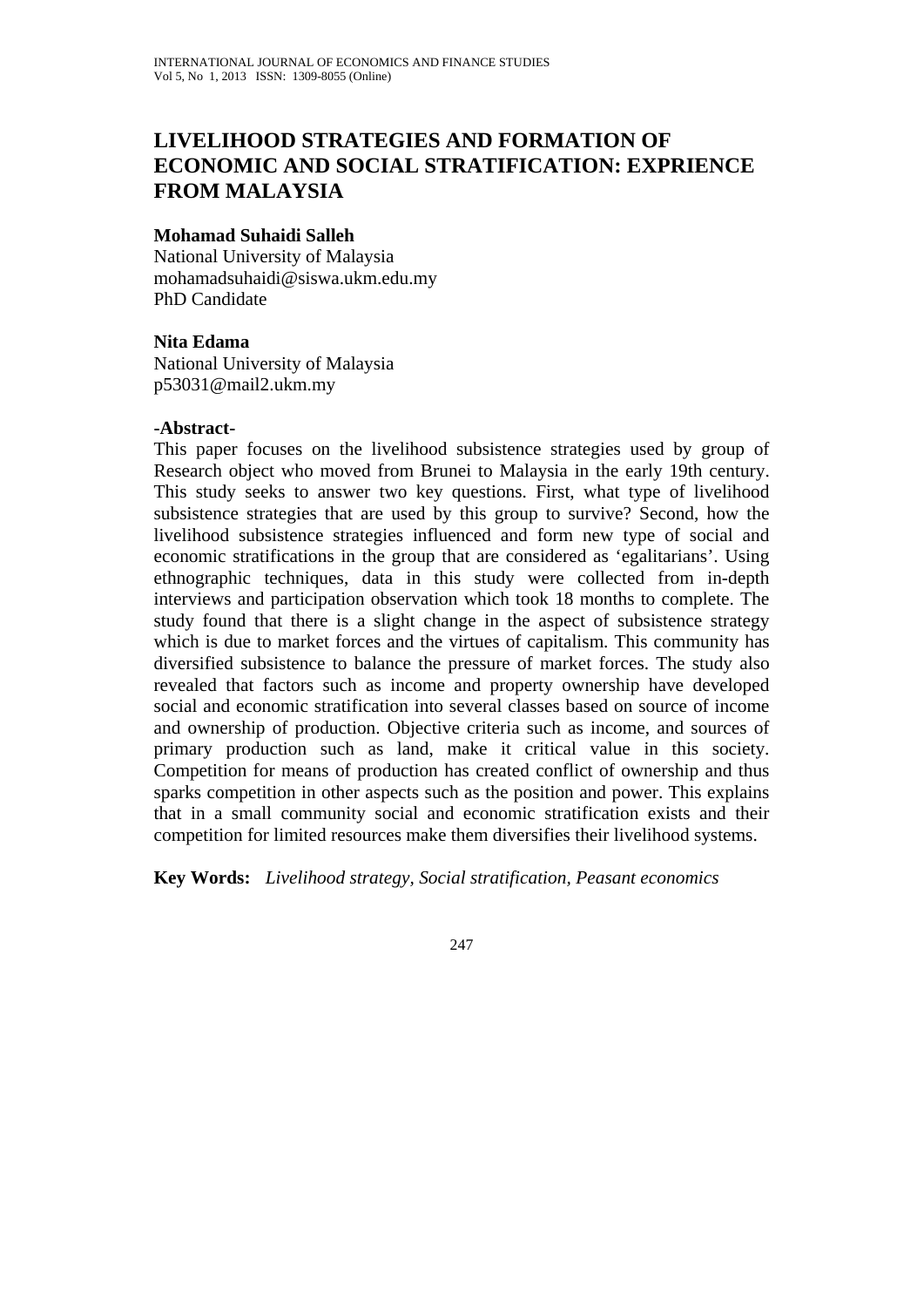# **JEL Classification:** A14, D19, Z13

# **1. INTRODUCTION**

This study focuses on livelihood strategies occupied by the farmers to sustain their survival in the changing environment. Taking the Research object community as the focus of study, it is a Muslim minority group living in the rural areas in the northern part of Sarawak, Sabah, the Federal Territory of Labuan and Brunei Darussalam. Its population is relatively small; totalling 16,000 out of 28 million inhabitants in Malaysia (Shariffuddin 1969, Harrisson 1970, 1972; Sather & Solhee 1974, Julayhi Tani 1991; Maxwell 1980; Mohamad Suhaidi 1995; Malaysia Census Report 2000). The early study of social stratification in the context of the society in Borneo has been carried out by Rousseau (1990) and Brown (1984). Rousseau argued that 'heredity' is a major factor that leads to the formation of social stratification in small society. While Brown (1984) discussed the strata of ethnics in the feudal system, with special reference to Brunei, both studies did not touch specifically on the economic aspect. In the Malaysian context, Syed Husin Ali (1964), Wan Hashim Wan Teh (1976), and Abdul Rahman (1999) bring different perspective on the study of social stratification. While Syed Husin (91964) focused on the rural area, Abdul Rahman (1999), for instance, has developed beyond the ordinary type of stratification study by looking at new middle class in Malaysia. Due to that, research on minority groups - in the case of this research which is the Islamic minorities in Sarawak - will provide a variety of orientation in social stratification studies within its own corpus.

# **2. THE CONCEPT OF LIVELIHOOD STRATEGIES, ECONOMIC AND SOCIAL STRATIFICATION**

#### **2.1 Livelihood Strategies**

Livelihood strategies refer to the concept developed by Ellis (1998) as 'the process by which rural families construct a diverse portfolio of activities and social support capabilities in their struggle for survival and in order to improve their standards of living'. Ellis (1998) claims that livelihood strategy not just compromise of income alone, but it is also from the social support and access to the benefits derived from social and public services. This concept also includes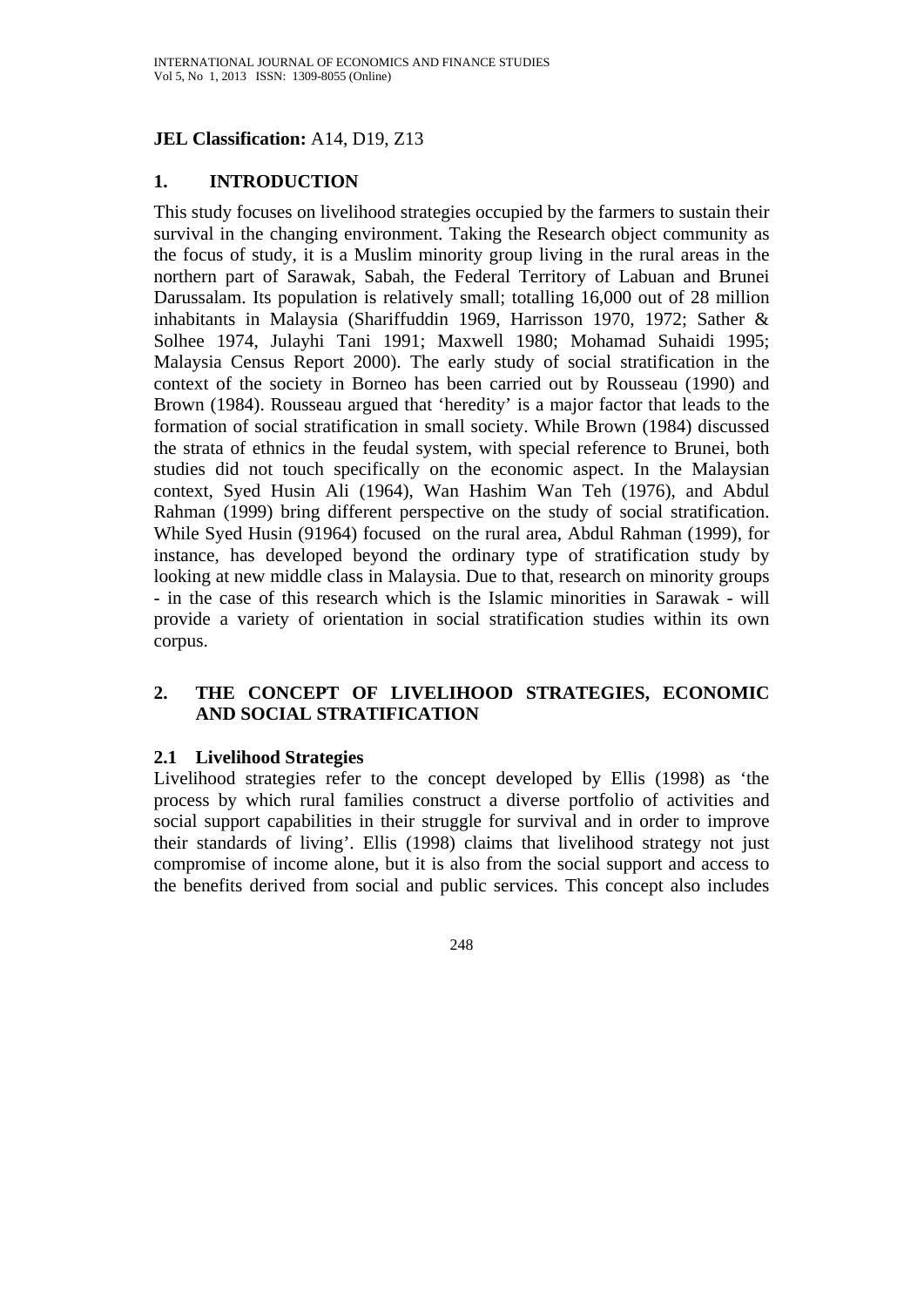support through institutions - social institutions - such as family, environment, village, gender, and the right to have the items needed to support and maintain the standard of living. Ellis (1989) gives an impression that the diversity of living systems that are used by households comes from more than one source. Thus, in the context of this study, the concept of livelihood strategies refers to 'the diversity of methods used by families or individuals within a household to support the family for survival'.

The method used to earn income is called 'strategy' and the income system consists of two forms, i.e. cash and in-kind. Cash is a direct reference to the income received by individuals through (1) the proceeds of sale of cultivated crops, (2) the salary or wages earned revenue from selling labour, (3) income from self-employment outcome; (4) money acquired through gifts / remittances of relatives working outside the area. In-kind involves social support system which is as a collaborative, brother-in-kind giving (daily needs) and daily necessities for their own use.

# **2.2 Economic and Social Stratifications**

The term 'social stratification' which is used in this study refers to the stratum of individual and group in the society. Social stratification is a metaphor which is pegged to the geological knowledge (Inglis and Bone 2006) with reference to the geological formation of stratification in the earth's crust brick. This analogy was brought to the field of sociology to analyze the stratification of individuals and group in the larger community. Similarities and differences in some of the criteria will determine an individual's position in a social stratum scheme. In theory, individual and group are opposite to each other to control the resources offered by market power.

Jackson (1968) stated strata in society as ' ... the result of individual recognitions and responses, acts of deference and superiority'. Tumin (1967) relates the social stratification to 'social inequality' which refers to individual differences to get the opportunity of living in the community. Hence, survival of human toward resources and the competition for resources through control and domination, formed 'caste, estate and class' that are affected by several factors, such as culture, economy and system of government (Owen 1968). The formation of caste in society is influenced by belief systems. Estate represents stratification pledged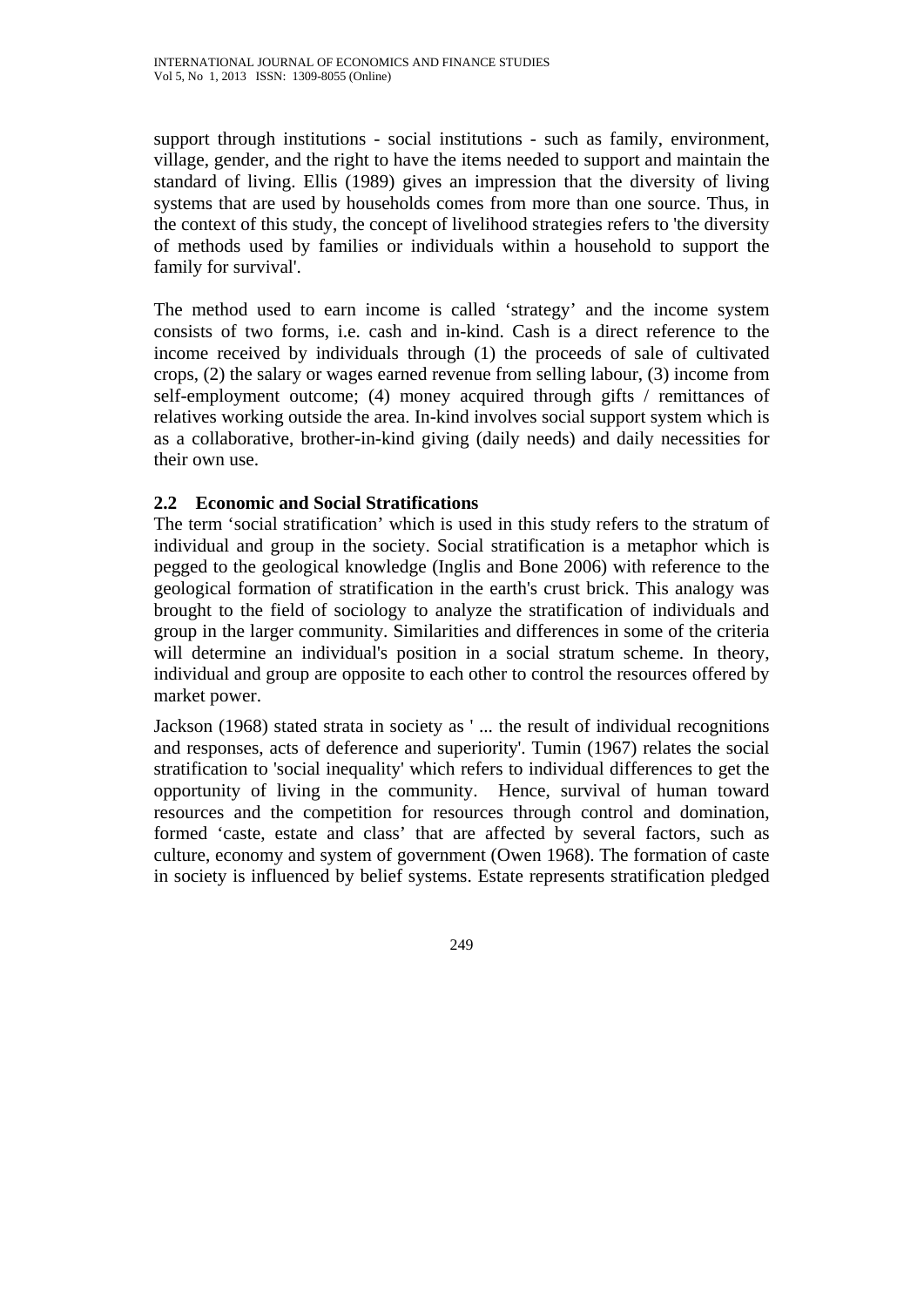to work. Just like caste, inherited the 'estate' based on the family occupation. Compared with caste and estate, class has significant differences. Class generally has a very close relationship with the economy. Class also refers to a group of individual that have control over the means of production (Owen 1968).

In most studies of social stratification, the theory developed by two early scholars, namely Karl Marx and Max Weber (Tumin 1967; Jackson 1968; Owen 1968; Kelsall & Kelsall 1978) is often used to understand the phenomenon of social stratification. In short, Marx and Weber agree that social stratification in society is influenced by factors such as economic and political conditions, including in it the power, prestige and status. After that, several other researchers also adopted this theory in their study to investigate the stratification that occurs in society. Therefore, most of the modifications made to the theory of social stratification as presented by Marx and Weber. This modification is intended to match with phenomena, the environment and the effort was made. It can be found on the study made by Warner, who made a study of stratification in American society, as well as by the functionalist which make modifications on the initial theory such as Davis & Moore (Tumin 1967, Owen 1968, Kelsall & Kelsall 1978).

Class, which will be used in this study, refers to individual positions or groups that have similarities or differences based on control, ownership of resources and the various modes of production and the proceeds arising from the relations of production. Status refers to the hierarchy of individuals or groups in the community that is determined by the members of the validation status based on employment factors and social values. For the purposes of this paper, the notion of class is used to divide individuals and groups in accordance with the factors affecting the situation.

# **3. METHODOLOGY**

This paper is part of wider research results for a period of about 12 months. This study encompasses two important approaches in the discipline of anthropology to get data from the field. In-depth interview **(Glaser & Strauss, 1980 (Juliet & Anselm, 2008)** and participant observation by involved in people's activities. As it is a combination of anthropology technique and economic perspective, this study adopts a new dimension in the sociological study. Through interviews and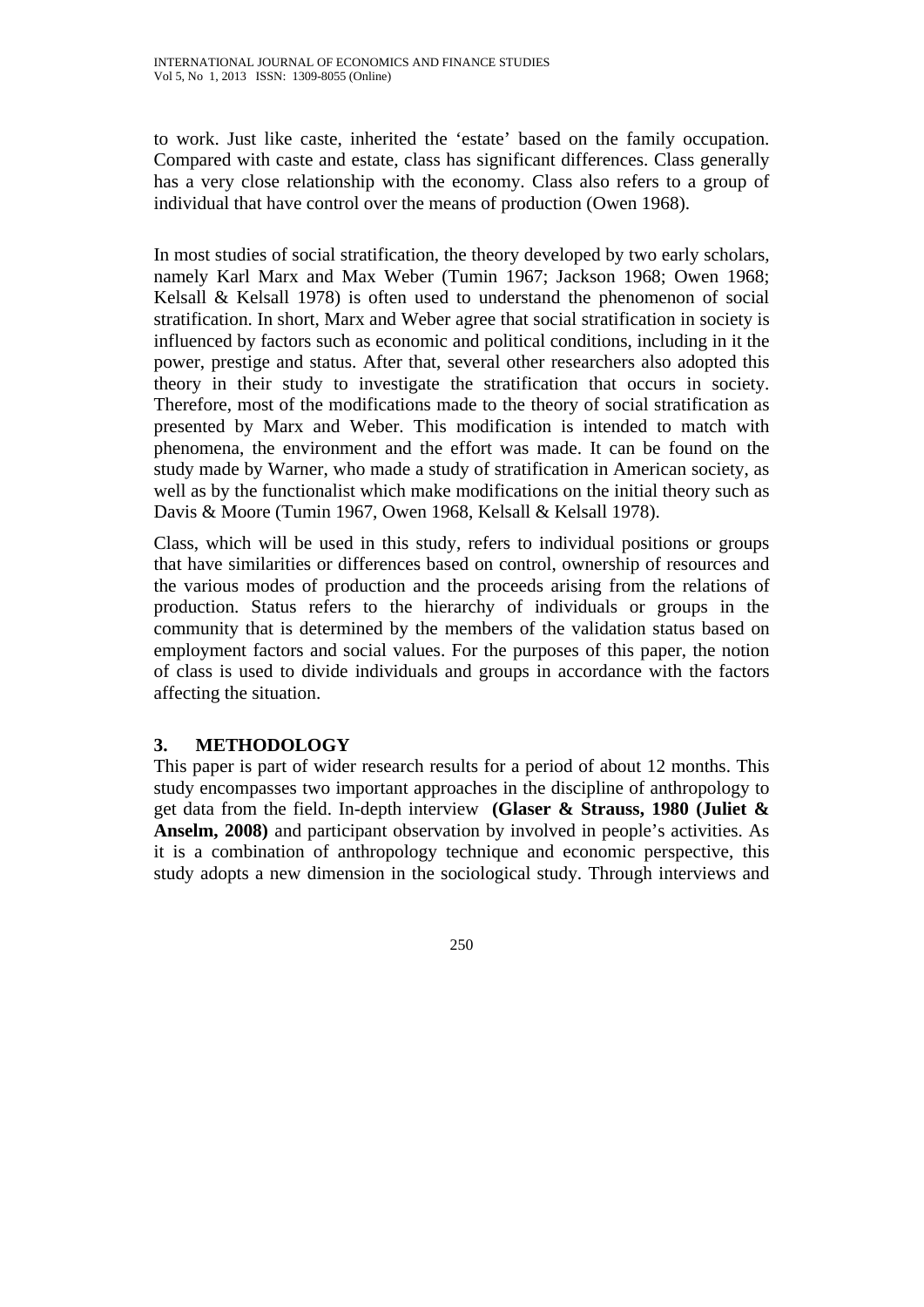observations, the livelihood strategies that used by the key informants are highlighted in the next section.

# **4. SOCIO-ECONOMIC ACTIVITIES**

The economic activities in Malaysia are considered as 'dualistic economy', by which people practising modern and traditional agriculture. In the research area, people obtained income by selling crop and product from the orchard. The research objects sell agricultural produce in the 'the socio-economic institutions' which is called '*tamu*'. These institutions presenting the notion of 'plural society' which had been coined by Furnivall.

In addition to agriculture activities, there are also fishing activities carried out by the villagers. Collected were to be sold in town. They carry out their fishing activities between March and October and stop the activities between November and February because of the monsoon season. The fishing activities are not carried out in a large scale. Catches obtained by the people are sold at the wet markets in town. There are three groups based on racial division selling catches in the Fish Market. They are the Malay, Chinese and Research object.

Further, Malaysia has become one of the major producers of oil palm. There are two oil palm plantation systems in Malaysia, i.e. the estate and small holding system (Malaysian Palm Oil Berhad 2010).. Palm oil is relatively new economic activity to the residents in Sibuti District. The hilly terrain and sloping land to the sea provides vacant lands to be cultivated with oil palm. Later, the activity has become a new source of income for the population.. In the last four to five years when sufficient maturity, the proceeds will be divided into the population in a particular ratio.

|                                                            | 1960 | 1970 | 1980  | 1990  | 2000  | 2011  |
|------------------------------------------------------------|------|------|-------|-------|-------|-------|
| <b>GDP</b>                                                 | 200  | 390  | 1,810 | 2,470 | 4,030 | 9,977 |
| AgricutIture<br>share<br>1n<br>GDP $(\%)$ in<br><b>USD</b> | 47.0 | 30.8 | 22.8  | 19.4  | 9.3   | 12.0  |

**Table 1: Agriculture's Changing Role in the Malaysian Economy, 1960-2011**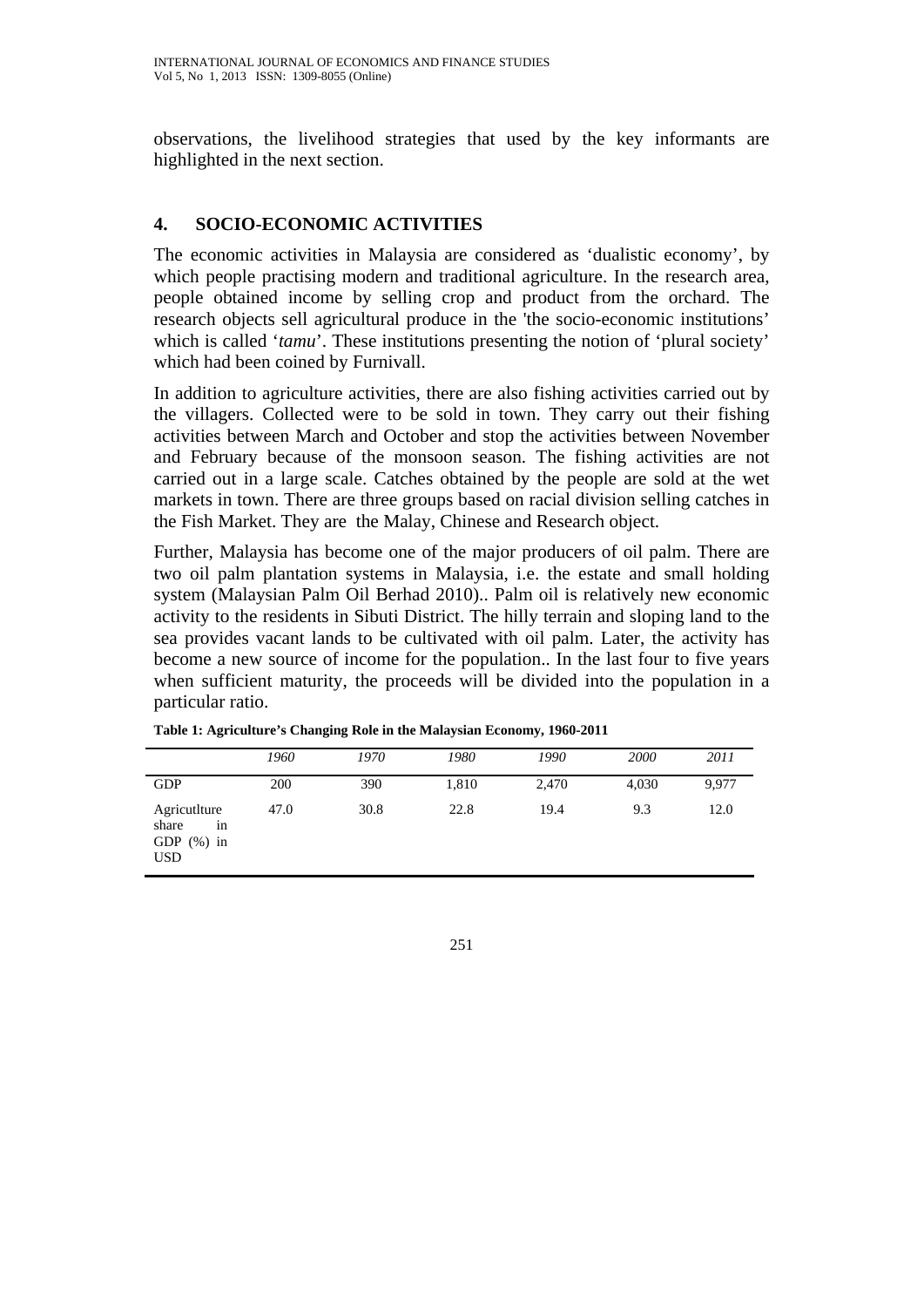| Agricultural<br>worker $(\%)$ | 63.5 | 52.6 | 40.6 | 27.8 | 16.0 | 13.2 |
|-------------------------------|------|------|------|------|------|------|
| Total<br>population           | 8.2  | 10.4 | 13.7 | 17.8 | 23.2 | 29.0 |

Source: Malaysia. Department of Statistics (2011)

The majority of people in Bekenu are small holders, while the estates are owned by multi-national companies. For small-holder farmer, they plant the oil palm on their own land. Through this system, the people will produce their own expense from land clearing, planting and harvest. In the process, landlords may hire the people as employees. In the opinion of private operators, the system is considered more profitable compare to the estate scheme. The estate system, on the other hand, is a system that palm oil plantation operated by large companies The people provide the land for cultivate, while the company manage and keep the ownership of land through lease. These approaches assume as a smart partnership between land owner and multi national companies. Profit from the produce are calculated on annual basis based on the agreed ratio.

The above description is a brief overview of the environmental and socioeconomic conditions of the study area. With socio-economic patterns, that reflect important types of jobs and economic activities that exist in the village of job lot. A further discussion will highlight three individual experiences with sourcing of income, changes in the cost of living and views on the transition from the traditional economic system to a market economic system.

# **4.1 Ahmed: A Farmer**

Ahmed is a farmer. His main occupation is planting yam and some vegetables on his four acres land. Yam is planted in dry monsoon season. He uses family labour consist of his son and wife to work on the land. The yam take at least month to be matured. The matured yam are plough and divide into grade and sizes. Ahmed sells yam using two methods: (1) weighed at RM2.00 to RM2.50 per kilogram, depending on the size, (2) sold in a heap (in four to five seed yams), especially the smaller size - costing RM2.00 per heap, and the weight in the range of one kilo. In one day, depending on the maturity of the cultivated yams, for four acres of land planted with yams, Ahmed can reap up to 15 kilos. He is assisted by his four children, from the process of digging, cleaning, carrying and categorising yams before selling to the middlemen at wholesale prices. Yam that are not taken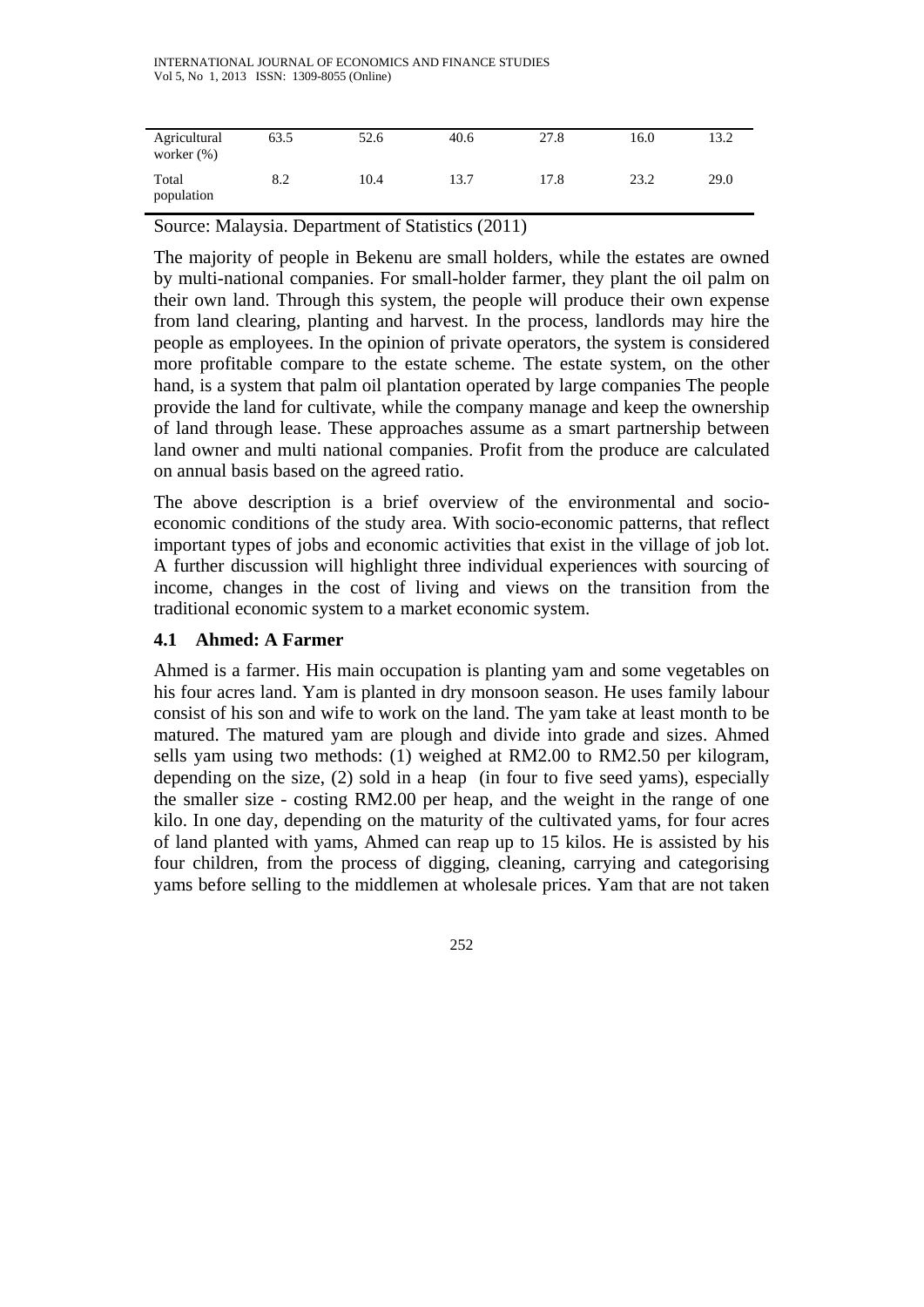by traders, or not convene to the category, Ahmed's wife will sell yam within the village the following day. She start selling in the village as early as 6 am and up to 530 hours in the evening.

Besides working on yams, Ahmed's family also raise oil palm, but still in its infancy stage. Oil palm grown on land that belongs to the family based 'shared ownership' between his siblings. Ahmad believes revenue he get by plant oil palm is better than work on yam. Because of the size of his oil palm is relatively small compare to other, the income he receives from selling the oil palm seed are less than those who have a big land size. As a small-holder of oil palm, he cannot rely on oil palm as a source of income alone. To him, by diversified source of income, he may get more cash from different source. With the cash, he manages to care for his family. He mentions the survival as small-holder oil palm is more challenging compare to those who have more money. By considering himself as 'poor', Ahmed try to get away from the poverty circle by seeking more cash. To him, by diversifying his livelihood strategy, it will bring more affluence for his children and climb the higher social mobility.

# **4.2 Malekh: From Industrial Worker Turn to Farmer**

Malek, was a former off-shore workers of oil exploration company Petronas for 12 years. In the last three years, he has stopped working with the company and started working by his 200 palm trees on his land which he inherited from his parent. According to Malekh, work as an off-shore worker employ most of his time. He planted oil palm for two reasons. First, stay close with his family; and second it gives better returns in term of monetary value. In fact, he turned into oil palm small-holders because during the period he worked in exploration companies, his salary increases very slowly, whereas for new employees who have better qualifications, earn good pay. While working as industrial worker spend more time - up to 3 months at the platform. Once you're on the platform, he did not know the news that happened on the ground. He jokingly said 'let have a little money, as long as the heart delight'. Income earned by him approximately RM500 to RM600 a month and enough to support a family of four (two children still in primary school). He also felt that, planting oil palm gives better results even in terms of revenue compare to work in the company. Psychologically, he feels happier because he can take care of his family.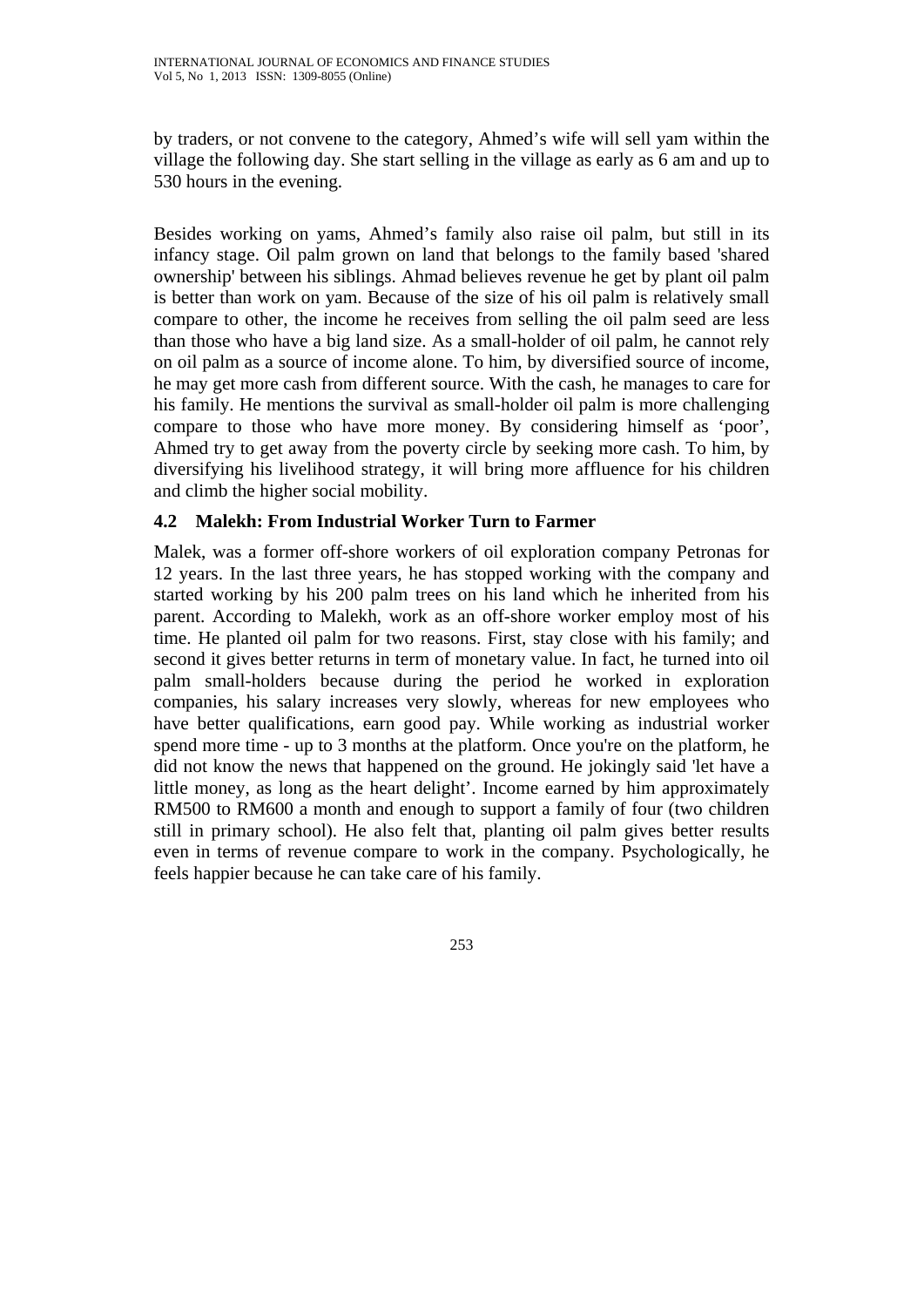As a former worker in the oil company, he considered as 'mechanic' by his fellow. Support with some basic knowledge on machine, Malekh seeks some cash by repairing motorcycle in his small workshop while not working on his smallholding. The cash he received from the workshop is to support the income he received by selling oil palm. To him, by engaging in more than one job in one time will increase his family income. Malekh also joined the village community organisation because of his knowledge and relationship with other in the village. Malekh, in the wider contexts, representing 'the middle class' in his village.

# **4.3 Tayyib: Salariat Cum Farmer**

Tayyib is an assistant agriculture officer who prefers to introduce himself as a farmer. He has been living in the village through marriage. His salary as a government officer approximately RM2200 per month. From oil palm yields he manages to collect in the range of RM2400 per month. He has about 2,000 palm trees cultivated on five acres of land. Like most other oil palm smallholders, land cultivated by him does not have a grant.

He thought that palm cultivation more profitable and give better returns compared to working with the government. Even so, he said, many young people would rather find a job in the private and public sectors because the work environment is more conducive. Despite having extensive estate, he did not hire an outsider to work on his small-holding. However, to overcome this labour shortage, he employs his children and his wife to work with him. Only when he needs more labourer, then he will seek help from local people to work on contractual basis. The worker will be pay on hourly basis, i.e RM12.00 per hour for 8 hours of jobs.

Furthermore, according to Tayyib, in the early stage planting oil palm was tough and pain, especially on the first 3 years, before the palm bear fruit for oil. Pain was meant by Tayyib involves many things, such as cost, labour and machine. It is at an early stage, particularly for land clearing and cleaning. He was renting the equipment at a rate of RM80 per hour. Bulldozers are used for levelling the land and making bounds and canals for water flow to flow across his land. With his position as an Assistant Agriculture Officer in the Department of Agriculture it is easy for him to deal with bulldozer operator. A good network of relationships with the proprietor (Chinese) gives him the ability to use the machine easily. Some says because of his position as government servant gives him an easy access to get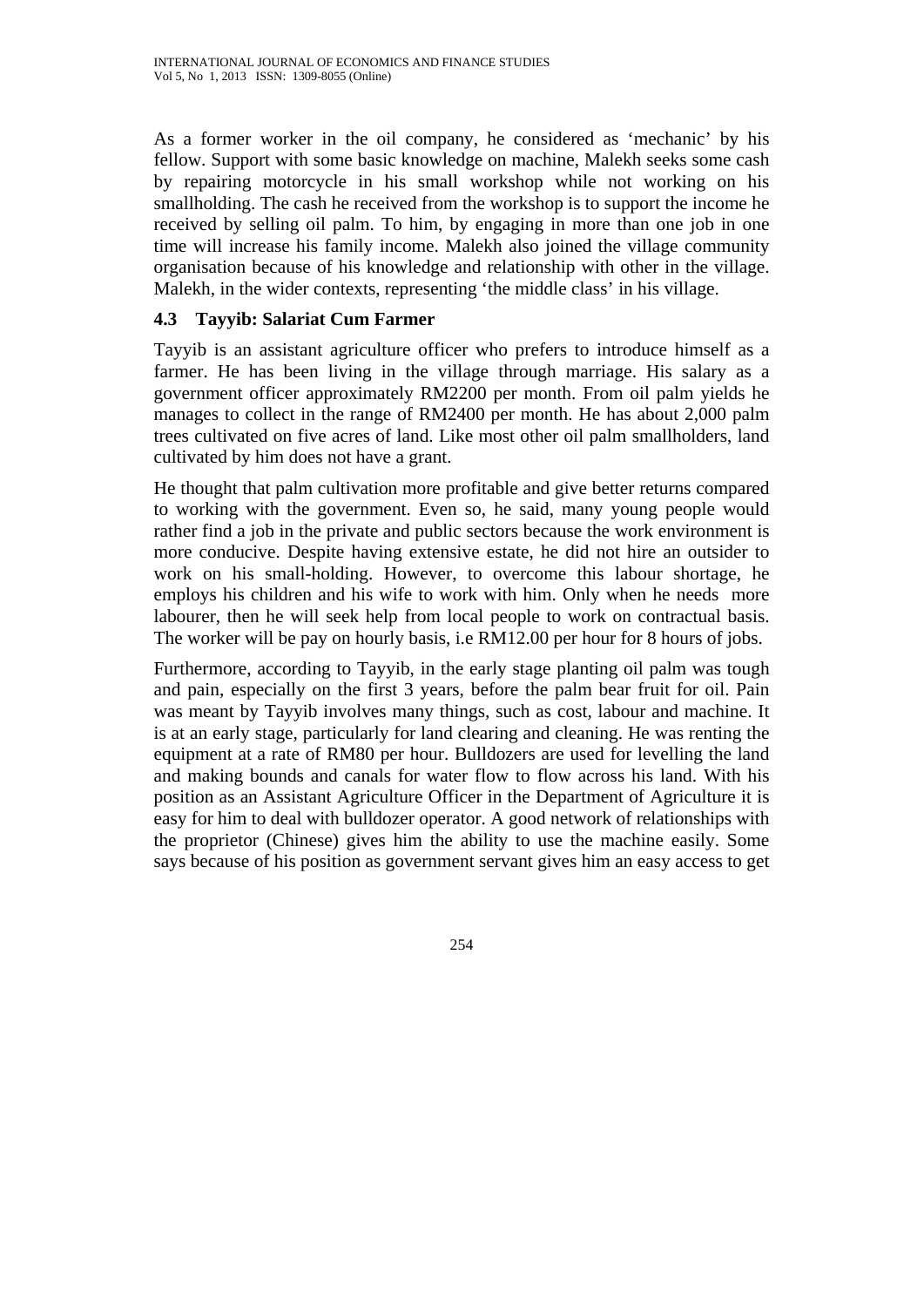the machine at lower price. He deny the allegation and says he also pay as same rate as others to clear the land.

Tayyib feels he is lucky because he managed to get a job with the government (Drain and Irigation Department) since 1979. Although he received small amounts of salary at that time, but he feel grateful. He also agreed that the Research object considered as rice farmers, but now no more. Furthermore, most of the second and third generation is no longer the rice growers. These things he said are caused by the expansion of palm oil and the government policy toward agriculture activities of the people. The other factor is the land itself. If the land is no longer suitable to grow paddy, then better cultivate palm oil. According to Tayyib, demands for oil palm at international market persuade the rise in supply which indirectly increases the price of crude oil palm at local market. He says palm oil pay twice a month compare to work as a government servant where he received salary once a month. Tayyib represent a higher class of people in the village because of his income and position in the public sector.

# **5. DISCUSSION AND CONCLUSION**

Based on three micro-study that highlighted above, there are several conclusion can be made. Engaging in more than one occupation is a strategy for village people to maintain their livelihood survival. The strategy they engaged is influence by their capabilities, knowledge and means of production they owned, on the respective ground. Hence, most of people live in rural area in Malaysia are not rely on single jobs to sustain their livelihood. This is due to the expansion of market forces and penetration of capitalist value into the society.

Formations of social stratification are derived from two mains factors: namely income which represents economy; and occupation which will reflect their social status. Consequently, the more cash a person earn, it will mean the higher class he will be. People in the same range of income with control and owned the means of production such as land, are considered in the upper class group. This can be found in Tayyib case. First, the income they received from their economic activity. Tayyib are fall under higher class group with high status, derived from his position as a government servantOn the other hand, Ahmed is abandon at the lower class in the society. Since he is poor and among the lower income group, has made him at the base of social structure. Ahmed represents the lowest class in the society. With small income and working as farmer, his condition is less than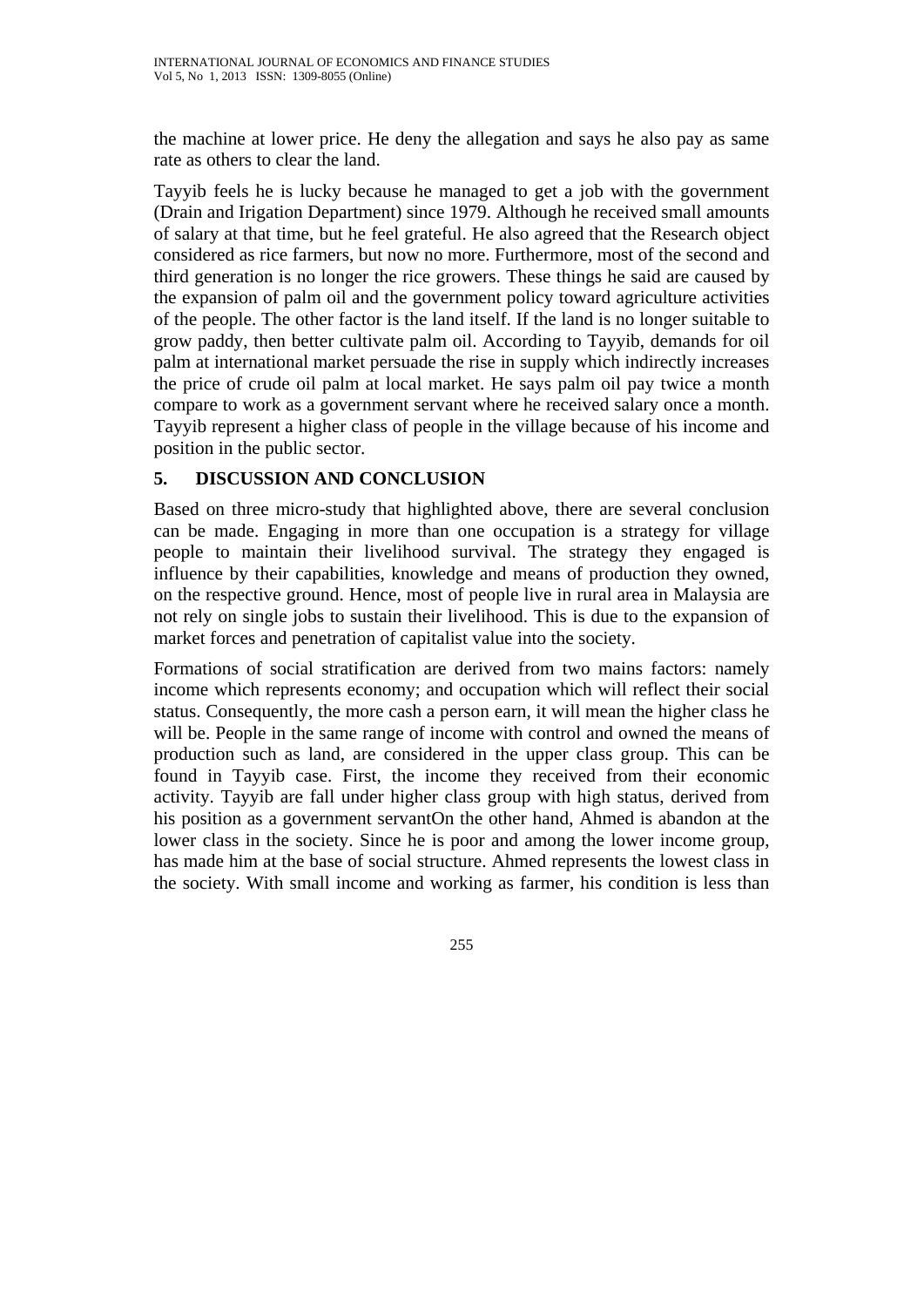the other two. Malekh are considered in the middle class of individual which earn less. However, in term of status, he also honours by the member of society because he previously work with the one of major oil company in the world, Petronas.

Statistically, in term of percentage, there are less than 10 percents of Tayyib's group in the society compare to Ahmed which is approximately 55 percents. The rest of the percentage are in the middle class To sum up, there are different class of people existed in the small society. As been discussed widely, the economic and social factor determines the social stratification.

# **BIBLIOGRAPHY**

Edgall, Stephen. 1995. *Class: Key Ideas*. London & New York: Routledge.

Ellis, Frank. 1998. Household strategies and rural livelihood diversification. *The Journal of Development Studies*. Vol 35 No 1. pp1-38.

Furuoka, Fumitaka, 2011, *economic Development in Sarawak, Malaysia: An Emperical Inquiry*, Kota Kinabalu: Penerbit Universiti Malaysia Sabah.

Jackson, J.A. 1968. Editorial Introduction – Social Stratification. in *Social Stratification*. Jackson, J.A (Editor). London: Cambridge University Press.

Kelsall, R.K. and Kelsall, H.M. 1974. *Stratification: An Essey on Class and Inequality*. London & New York: Longman.

Malaysia. 2011. Department of Statistic. Government of Malaysia

Maxwell, Alan. 1981. *Urang Darat.* An Ethnografic Study of the Kedayan of Labu Valley, Brunei. PhD. Yale University.

Mohamad Suhaidi, Salleh. 1995. Ritual *Makan Taun* di kalangan komuniti Kedayan : satu tinjauan fungsi dan kesan. *Graduate Exercise*. Bangi: UKM.

Owen, Charles. 1968. *Social Stratification*. London: Routledge & Kegan Paul.

Parnell, Edward. 1910. "The names Kedayan, Dayak and Tanjong Datu". *Sarawak Museum Journal.* Vol 1 (1): 150-151.

Sather, Clifford. 1981. Socio-economic survey of a Kedayan community at Kampung Selanyau. *Sarawak Gazette*. Vol.CVII (2): 21-33